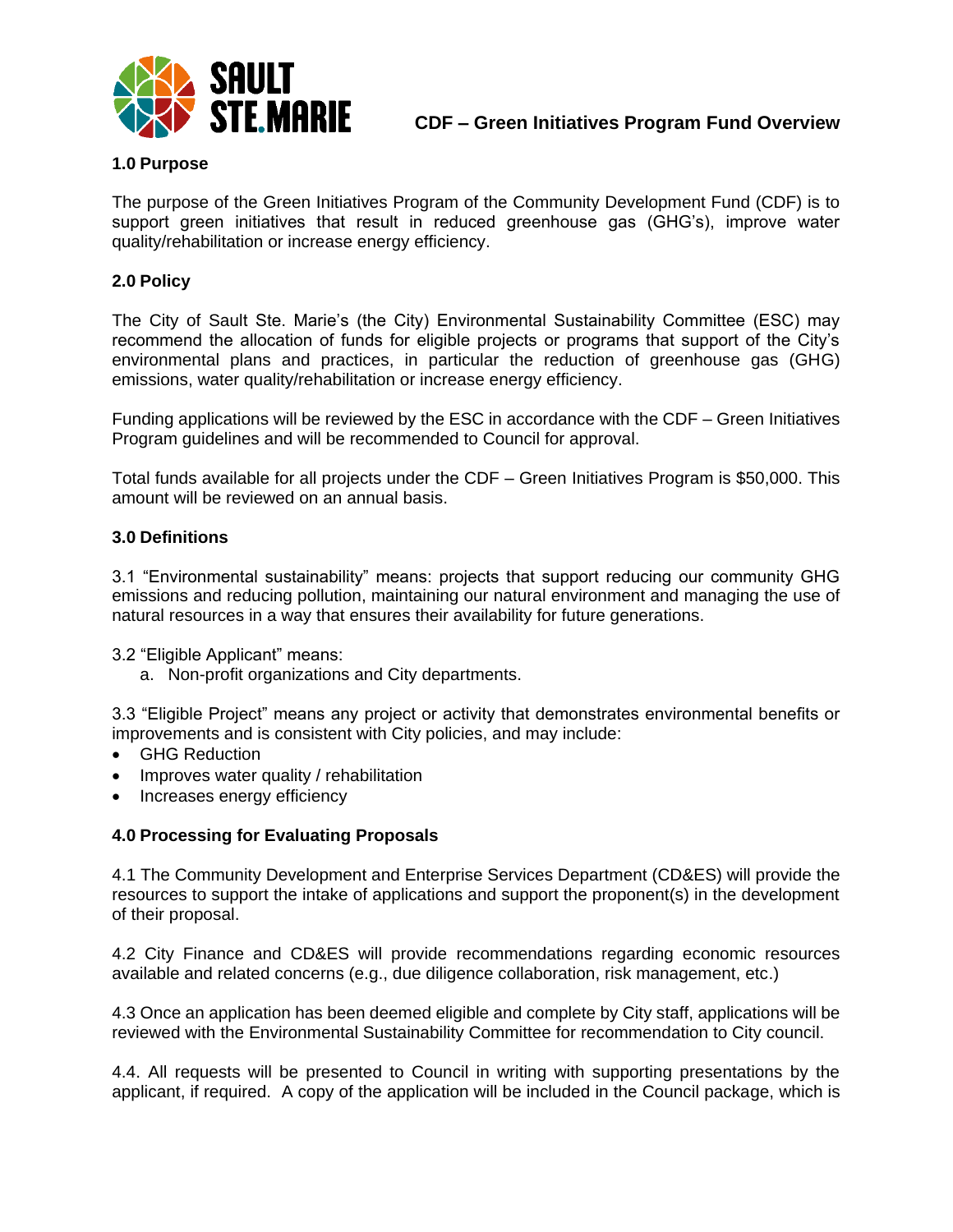public. Any confidential material to support the application should be contained in a separate document and marked confidential.

4.5 City Council will make the final decision regarding the approval of financial contributions.

5.0 Accountability, Monitoring and Reporting of Results The following will be expected from the successful applicants:

5.1 Recognition of the Community Development Fund contribution to the project in reports and appropriate marketing products, including the City logo.

5.2 Progress reports for longer duration projects as outlined in their application timetable and proposal to City Council.

5.3 A final project report containing an evaluation of the success of the initiative in meeting its goals and key performance targets as well as the benefits to the community is required within 60 days of project completion.

5.4 A complete report of all revenues and disbursements for the project within 6 months of completion of the project. The City Finance Department will require supporting financial documentation (e.g. paid invoices, etc.) and has the right to review or audit projects.

The Green Initiatives funds are provided on a re-imbursement basis, i.e., an organization incurs the cost, provides invoices to the City in a claim report and the City's contribution level to the project is then provided. Where other levels of government or other funding programs are involved, the City will receive claim packages as submitted to the other funding agencies and pay their proportional share of approved and eligible project costs.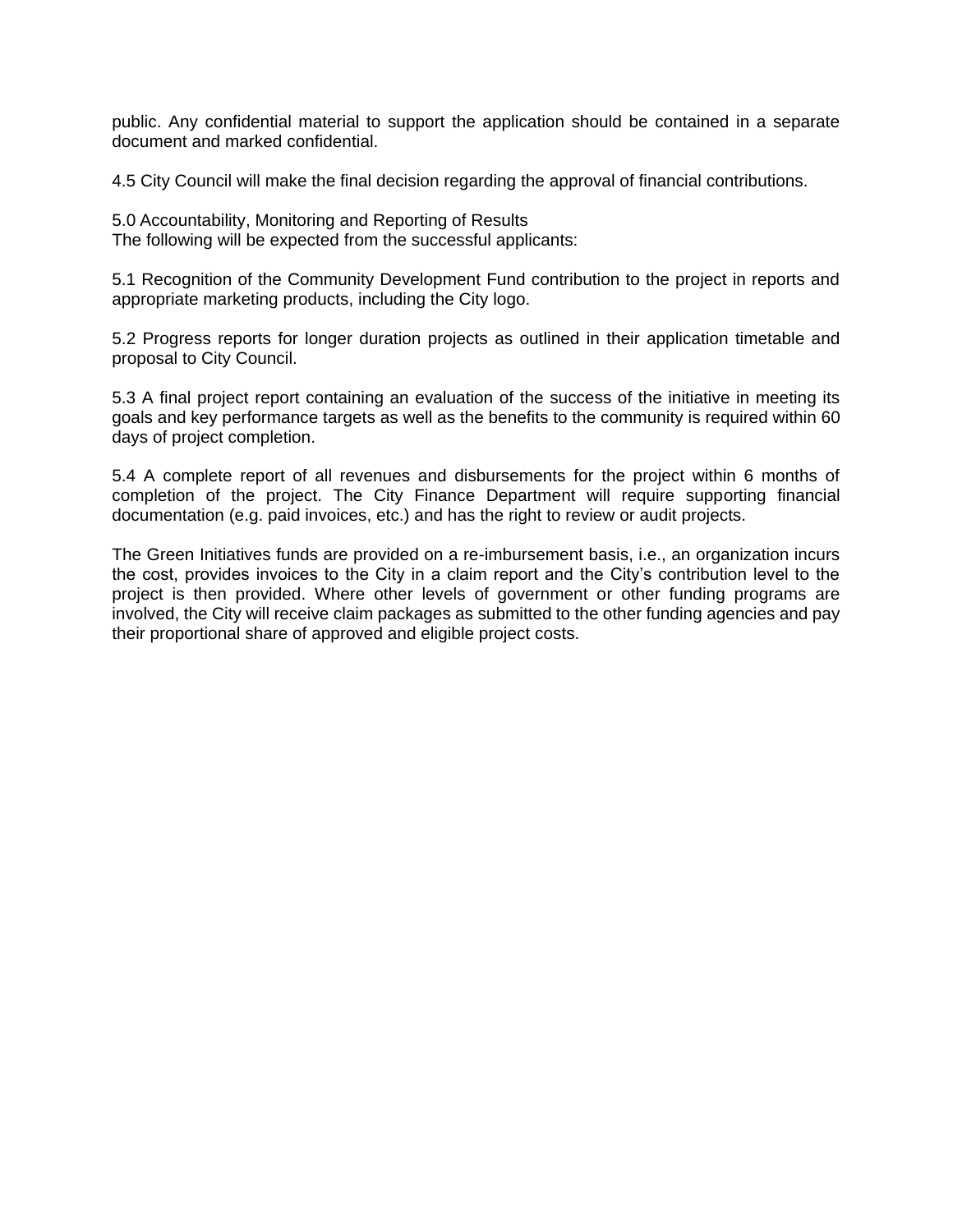# **Community Development Fund Application Form**

Green Initiatives Stream

Please fill in each of the following sections:

#### **Section 1. Applicant Information**

Please select which type of organization you represent: □ Non-profit organization ☐ City of Sault Ste. Marie (list Department): Legal name of business and/or organization: Address: Phone Number: Fax: Fax: Contact Name: Email: Phone: The contract of the contract of the contract of the contract of the contract of the contract of the contract of the contract of the contract of the contract of the contract of the contract of the contract of the con

Names of Officers, Directors & Principals (if applicable):

Briefly describe the function or purpose of your organization (e.g. include a short history, mandate, goals and objectives)

Contributing partners (name organization, if new please provide references):

#### **Section 2: Project Information**

Please provide key information about your project including: project description, objectives, performance targets, impacts and limitations of project, methodology and timing (including key dates for progress reports and final report to council)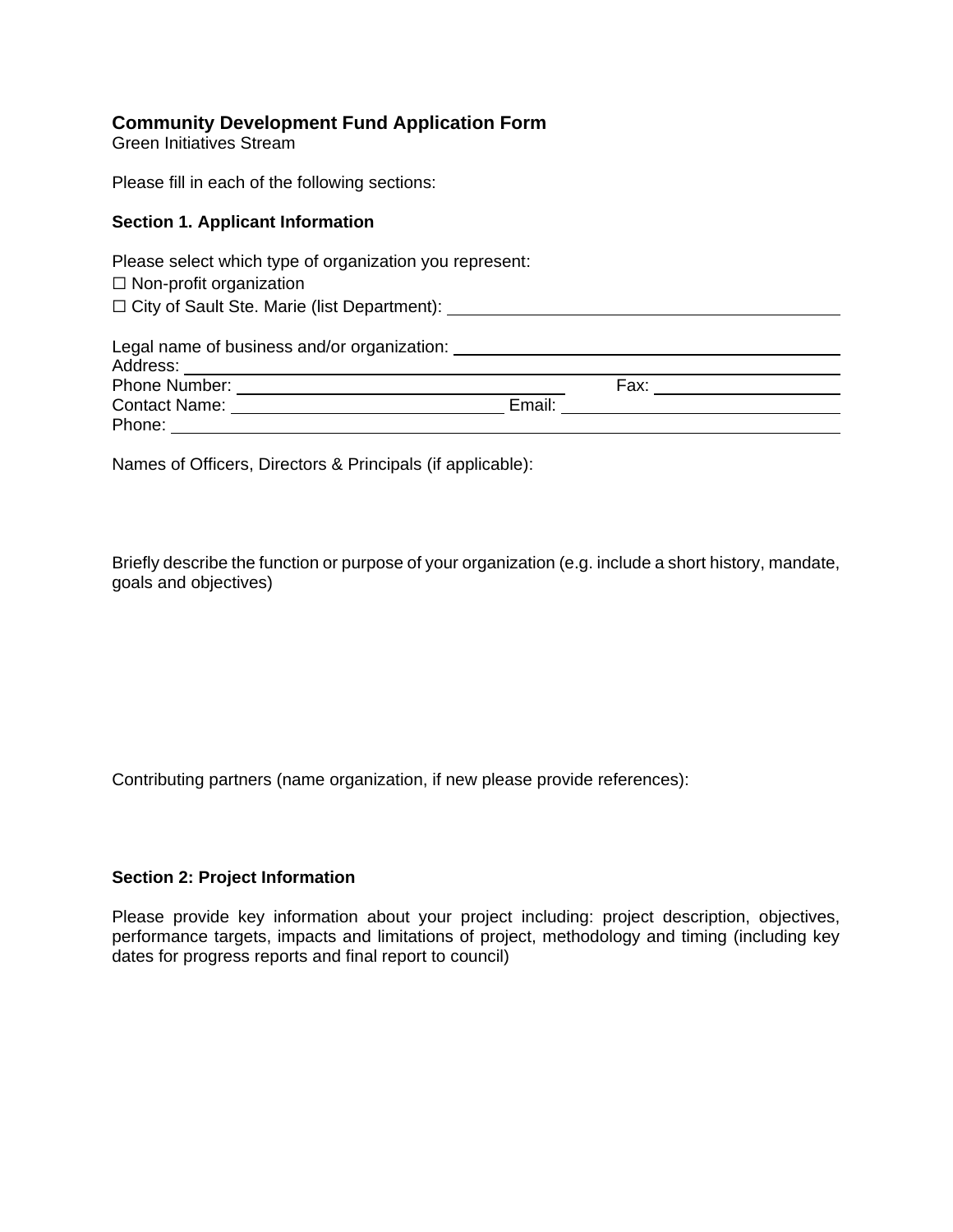Total amount of assistance requested \$

Please specify as accurately as possible how the Green Initiatives Fund will be used if approved. Requests for capital purchases or printed material must include a minimum of one quote from a firm/business to provide the service/material.

Does your organization currently receive other financial assistance from the City, either in-kind or direct funding?

☐ Yes  $\Box$  No

If yes, please specify:

|              | Have you received Green Initiative funding from the City previously? |                      |                    |                 |
|--------------|----------------------------------------------------------------------|----------------------|--------------------|-----------------|
| $\square$ No |                                                                      |                      |                    |                 |
| $\Box$ Yes   | $\Box$ Amount (\$)                                                   | and type $\Box$ GHGs | □Energy Efficiency | $\square$ Water |
|              | What was the last year received:                                     |                      | (specify year)     |                 |

If yes, for the last year that the grant was received, append a copy of a Post-Project Report. For grants given to assist in capital purchases or printed material, please append an example and/or colour photo of the item(s).

Submit the following required attachments with your application:

- i) Detailed project costs
- ii) Financing arrangements (e.g., equity, loans, etc.) and funding partners
- iii) In-kind contributions
- iv) Balance, Financial Statements, Cash flow projections (historical and projected), where appropriate
- v) Demonstrated need for assistance and supporting documentation and applications to other government assistance programs, etc.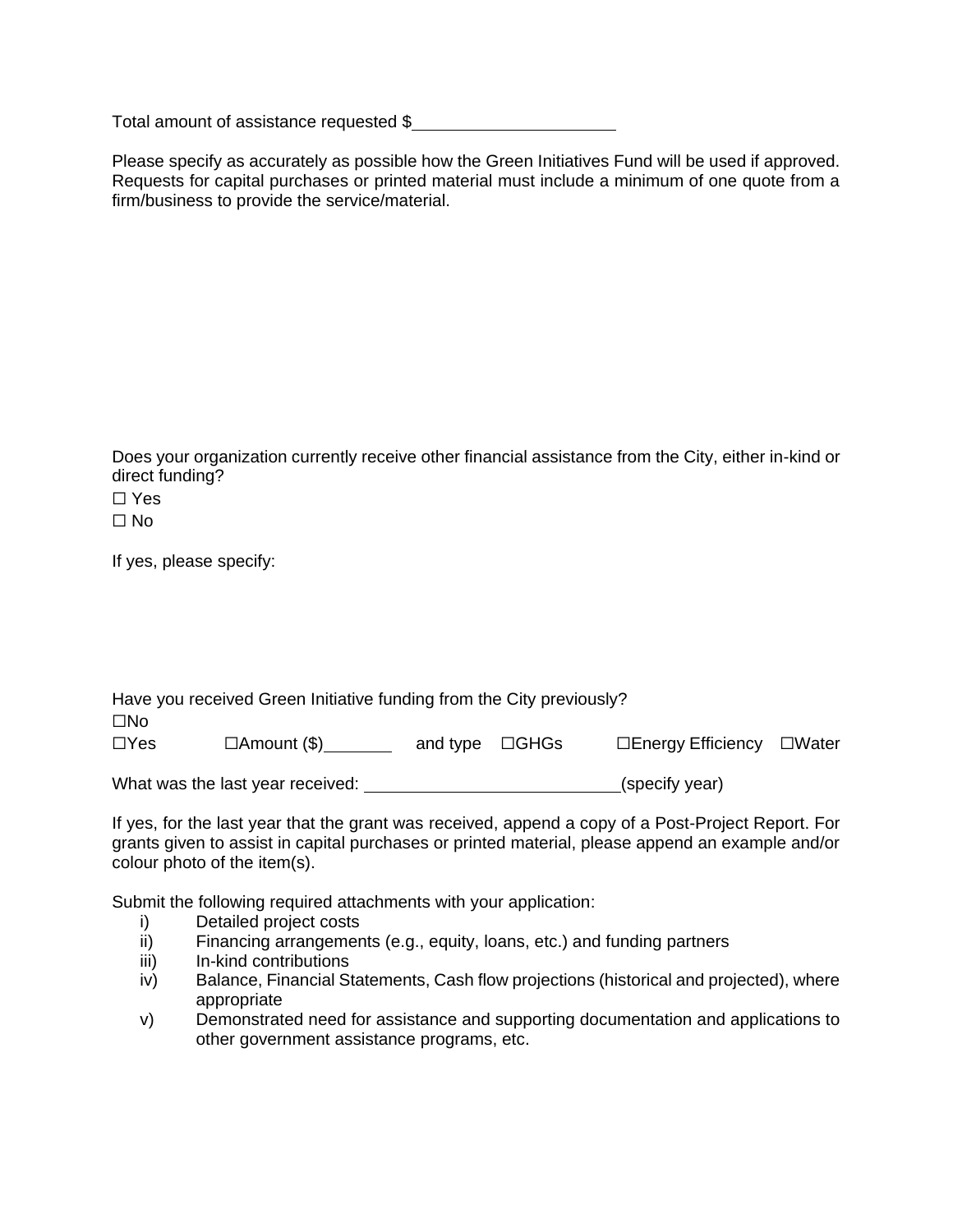# **Section 4: Environmental Benefits**

Please select the category that your project best falls under (check all that apply)

□ Greenhouse Gas Reduction (if your project will reduce GHGs in Sault Ste. Marie, please indicate the estimate reduction in tonnes of carbon dioxide equivalent (tCO2e)  $\Box$  Improves water quality / rehabilitation

☐ Increases energy efficiency

Description of how the project achieves a reduction in GHGs, improvement in water quality and/or energy efficiency.

## **Section 5: Community Benefits**

How does the project compliment other local initiatives?

What is the anticipated impact on the community as a whole from your planned project?